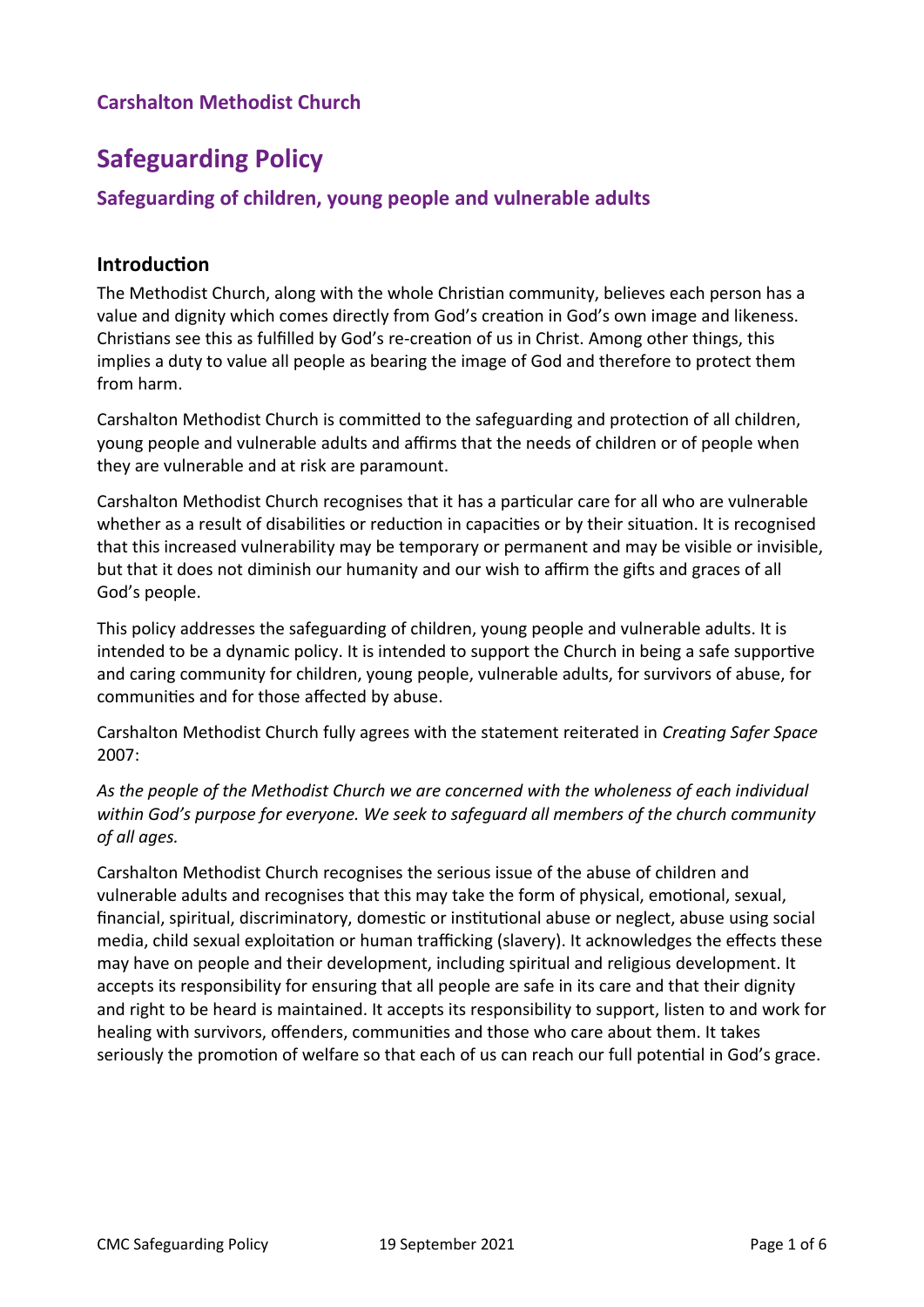Carshalton Methodist Church commits itself to:

- 1 **RESPOND** without delay to any allegation or cause for concern that a child or vulnerable adult may have been harmed or may suffer harm, whether in the church or in another context. It commits itself to challenge the abuse of power of anyone in a position of trust.
- 2 **IMPLEMENT** the Methodist Church Safeguarding Policy, Procedures and Guidance; government legislation and guidance and safe practice in the circuit and in the churches.
- 3 **PROVIDE** support, advice and training for lay and ordained people to ensure that people are clear and confident about their roles and responsibilities in safeguarding and promoting the welfare of children, young people and adults who may be vulnerable.
- 4 **AFFIRM** and give thanks for those who work with children and vulnerable adults and also acknowledge the shared responsibility of all of us for safeguarding children, young people and vulnerable adults who are on our premises.

It is the responsibility of the Church Council to appoint and support a Church Safeguarding Officer. The safeguarding officer should be a member of the Church Council or have the right to attend at least annually to report on implementation of the safeguarding policy. Ultimate responsibility for safeguarding within the church lies with the Church Council.

#### **Roles and responsibilities**

The safeguarding officer for Carshalton Methodist Church is **Rosalind Boxall** [safeguarding@carshalton-methodist.org.uk](mailto:safeguarding@carshalton-methodist.org.uk). Her role is to:

- provide support and advice to the minister and the stewards in fulfilling their roles with regard to safeguarding.
- ensure that a suitable, signed church safeguarding policy is displayed at all times in the church on a safeguarding noticeboard, along with names of current safeguarding officers, national helplines and other suitable information. This will be renewed annually.
- record all safeguarding issues that are reported to the church safeguarding officer, according to Methodist policy and procedure.
- promote appropriate routes for reporting of concerns.
- identify and inform those who are required to attend safeguarding training and maintain records of attendance. Work with the circuit safeguarding officer and district safeguarding officer (DSO) to arrange training.
- attend training and meetings relating to the role.
- work in partnership with the lettings officer, stewards and user groups to promote good safeguarding practice on church premises. This will include gaining written confirmation that hirers of church premises are aware of the church safeguarding policy or are using an appropriate policy of their own.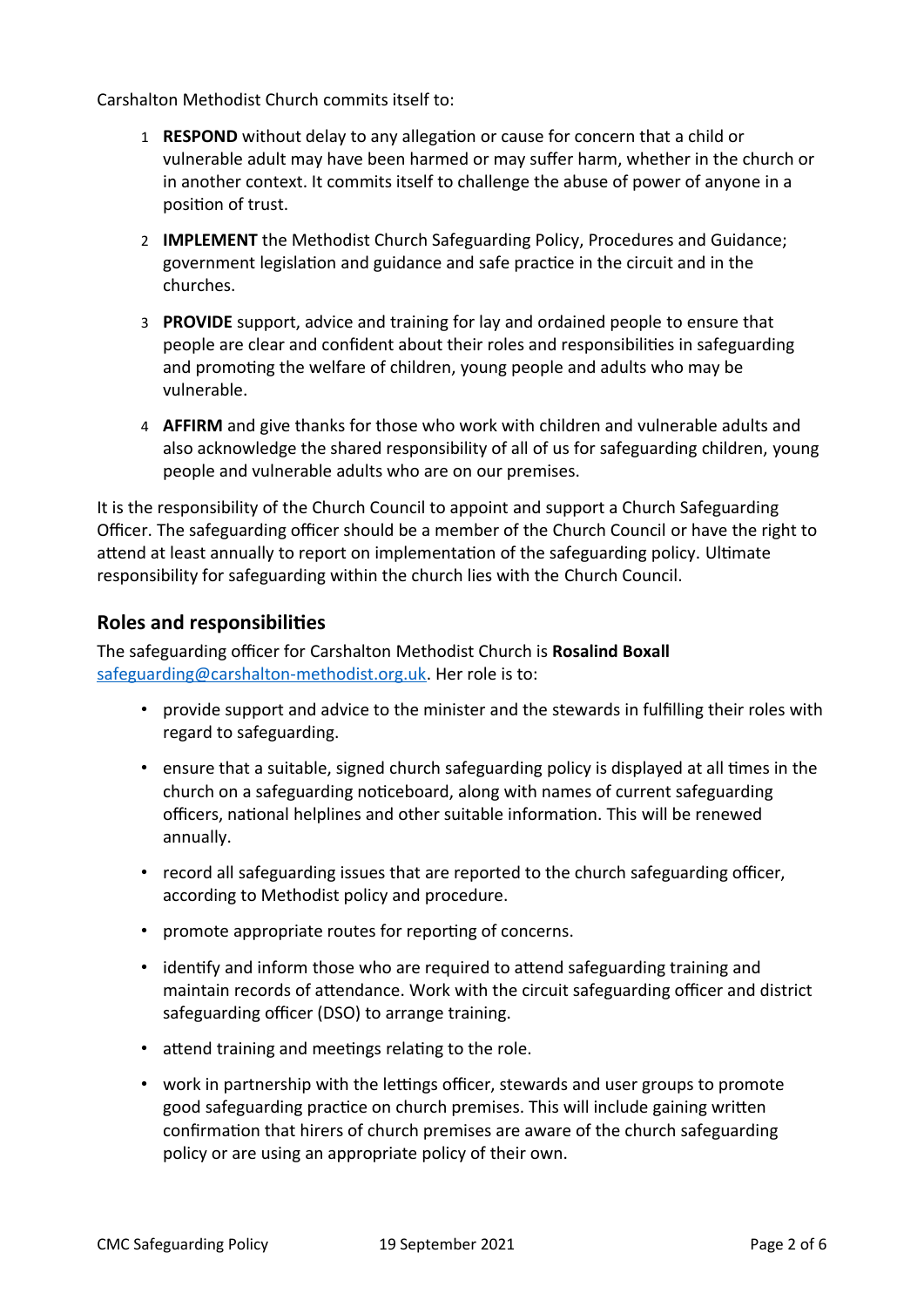- check that safeguarding is included as an agenda item at all Church Council meetings and report to the Church Council annually.
- inform all those with responsibility for recruitment, whether paid or voluntary, of their obligation to follow safer recruitment procedures.
- advise the circuit safeguarding officer and/or DSO of any issues with compliance with safeguarding training, policy or safer recruitment requirements and respond promptly to any request from them about audit of safeguarding activities.

#### **Purpose**

The purpose of this church safeguarding policy is to check that procedures are in place and provide clarity about the roles and responsibilities of those trusted with promoting the church as a safe space for all its users. It is to be read in conjunction with the [Methodist Church](https://www.methodist.org.uk/safeguarding/policies-procedure-and-information/policies-and-guidance/)  [Safeguarding Policy, Procedures and Guidance](https://www.methodist.org.uk/safeguarding/policies-procedure-and-information/policies-and-guidance/).

#### **Good practice**

We believe that good practice means:

- i All people are treated with respect and dignity.
- ii Those who act on behalf of the Church should not meet or work alone with a child or vulnerable adult where the activity cannot be seen unless this is necessary for pastoral reasons, in which case a written record will be made and kept noting date, time and place of visit.
- iii The church premises will be assessed by the church safeguarding officer with the property steward and/or their representatives at least annually for safety for children and vulnerable adults and a written risk assessment report will be given annually to the Church Council. This will include fire safety procedures. The Church Council will consider the extent to which the premises and equipment are suitable or should be made more suitable.
- iv Any church-organised transport of children or vulnerable adults will be checked to ensure that the vehicle is suitable and insured and that the driver and escort (where required) are appropriate. (See 6.10.7.1 of the Safeguarding Policies, Procedures and Guidance for the Methodist Church). A record to be kept in the church file for each driver/car.
- v Activity risk assessments will be undertaken before any activity takes place to minimise the risk of harm to those involved. Approval will be obtained from the event leader/minister. A written record of the assessment will be retained securely.
- vi Promotion of safeguarding is recognised to include undertaking those tasks which enable all God's people to reach their full potential. The Church Council will actively consider the extent to which it is succeeding in this area.

These things are to safeguard those working with children, young people and those adults who may be vulnerable.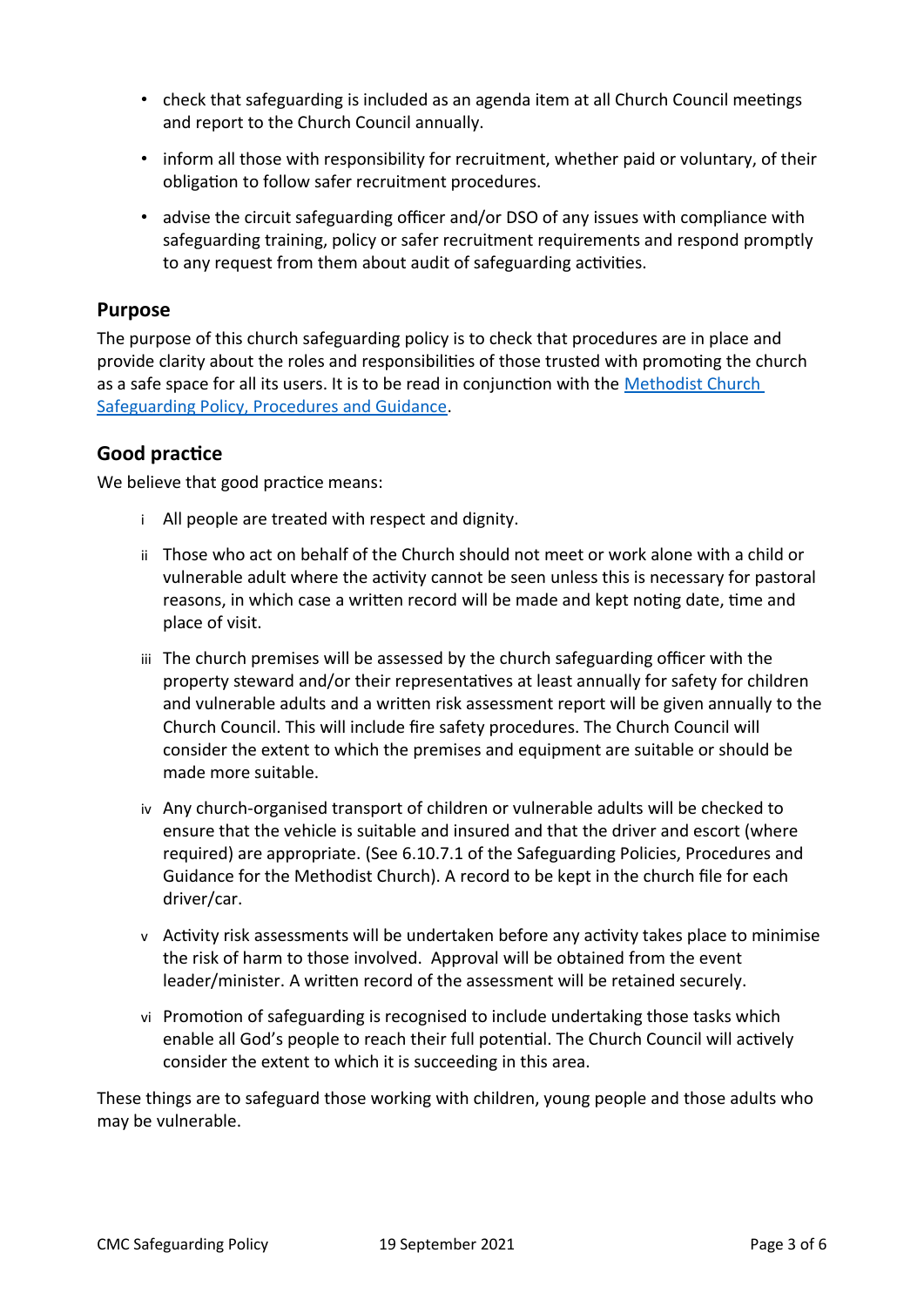# **Appointment and training of workers in the church**

Workers will be appointed after a satisfactory DBS disclosure and following the safer recruitment procedures of the Methodist Church. Each worker will have an identified supervisor who will meet at regular intervals with the worker. A record of these meetings will be agreed and signed and the record kept. Each worker will be expected to undergo Foundation Module safeguarding training (2020 Edition), within the first six months of appointment. The other training needs of each worker will be considered (such as food hygiene, first aid and lifting and handling).

# **Pastoral visitors**

Pastoral visitors will be supported in their role with the provision of Foundation Module (2020 Edition) safeguarding training upon appointment. If they are undertaking tasks for which a DBS would be required, this will be undertaken prior to appointment.

## **Guidelines for working with children, young people and vulnerable adults**

A leaflet outlining good practice and systems should be given to everyone who works with children, young people and vulnerable adults. This leaflet will be reviewed annually<sup>[1](#page-3-0)</sup>.

## **Ecumenical events**

Where ecumenical events happen on church premises, safeguarding is the responsibility of this Church Council.

## **Events with church groups off the premises**

Adequate staffing, a risk assessment and notification of the event will be given to the church safeguarding officer PRIOR to the agreement for any event or off site activity. Notification of the event will be given to the church council secretary.

If the activity is unusual or considered to be high risk the church safeguarding officer will contact the circuit safeguarding officer in order that it can be ratified or any queries raised.

## **Other groups on church premises**

Where the building is hired for outside use, the hirer signing the church's hiring agreement form will be given a copy of that agreement. The lettings secretary will consider the various users of the building in making lettings. All lettings will be notified to the church safeguarding officer who will take advice as appropriate from both the DSO and circuit safeguarding officer.

## **Complaints procedure**

There is a formal [complaints procedure](https://www.methodist.org.uk/for-churches/governance/complaints-and-discipline/) within the Methodist Church, which allows issues to be raised about actions or behaviour by a member or officer of the Church. In addition, employed staff will be subject to relevant contractual procedures. All complaints will be responded to with care, diligence and impartiality. The provisions of Part 11 of the [Constitutional Practice and](https://www.methodist.org.uk/for-churches/governance/cpd/)  [Discipline](https://www.methodist.org.uk/for-churches/governance/cpd/) of the Methodist Church will be followed.

Any complaint should be addressed to the superintendent minister, the **Revd. David Dickinson** (phone: 020 8643 0963). If a complaint is made to another person it should also be referred to

<span id="page-3-0"></span><sup>&</sup>lt;sup>1</sup> The Code of Safer Working Practice can be found in the **Methodist Church Safeguarding Policies**, Procedures and Guidance.